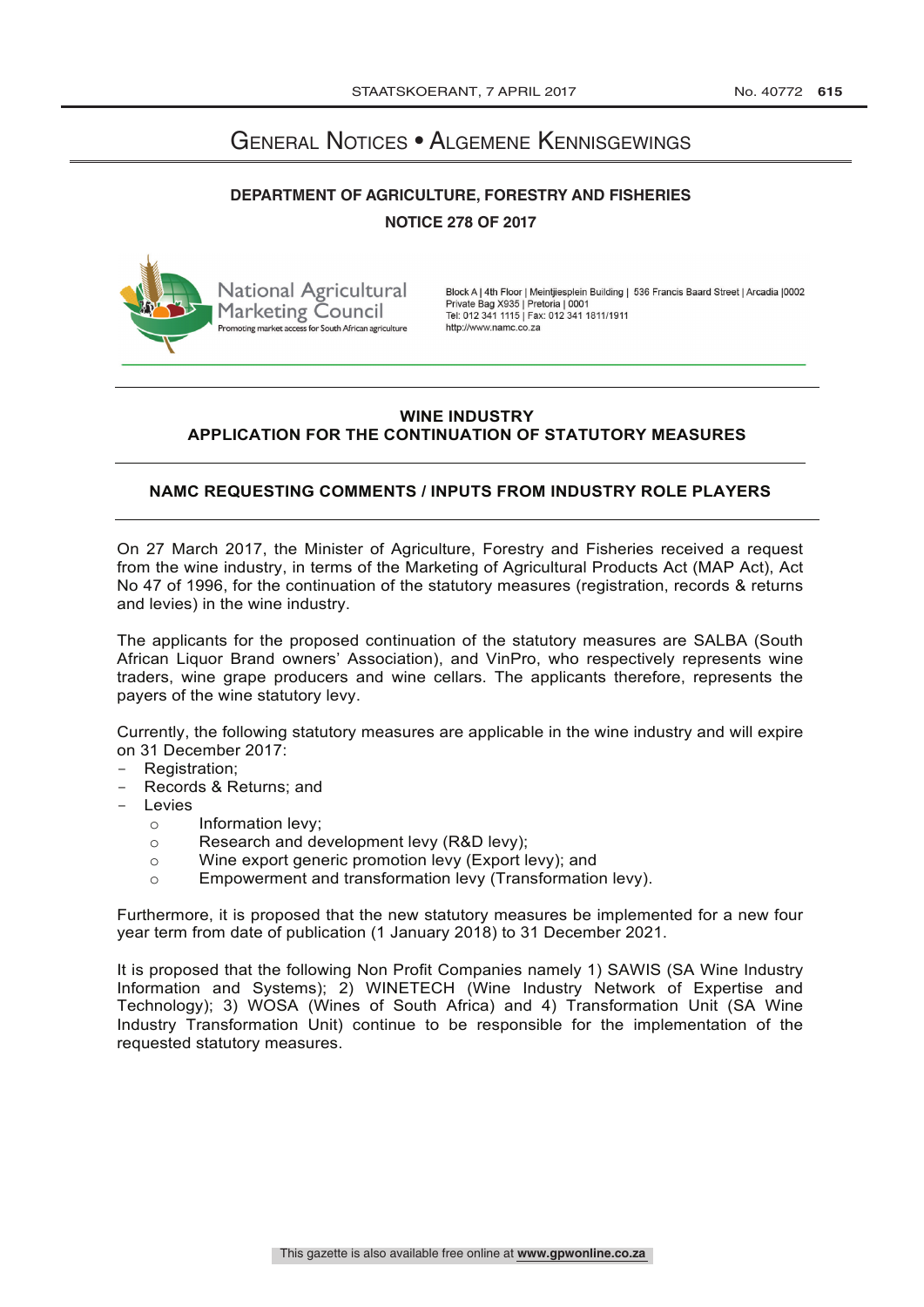The purpose and objective of the statutory measures in the wine industry are as follows:

#### **- Registration** and **Records & Returns**.

To ensure that continuous, timeous and accurate information is available to all role players. Market information is deemed essential for all role players in order for them to make informed decisions. By combining compulsory registration with the keeping of information and the rendering of returns on an individual basis, market information for the whole of the industry can be processed and disseminated and will form the basis for the collection of levies. SAWIS will be responsible in this regard.

- **-** Payment of the s**tatutory levy amount** for the funding of the following functions in the wine industry, namely**:**
	- **•** Information levy

To fund the continued implementation, administration and enforcement of the statutory measures relating to registration and records & returns and to fund the processing, auditing, verification and dissemination of information. This levy will also be used for the continued running of the wine industry library and facilitating market research.

**•** R&D levy

To co-ordinate and fund research and development, innovation training, technology and knowledge transfer in the wine industry.

**•** Export levy

To generically promote SA wines on selected export markets and to improve the efficiency of the export process.

**•** Transformation levy

To continue to facilitate social and economic development and transformation in the wine industry through programmes such as economic empowerment and development, social development and upliftment and human resource development and training in support of broad based Black Economic Empowerment.

### **It should be noted that a product is levied once only per levy, for example, if grapes intended for the production of wine was levied for the information levy, it will not be levied in another format (such as packaged wine) again for the information levy.**

| The following levy amounts are proposed. |                     |                    |                       |                    |
|------------------------------------------|---------------------|--------------------|-----------------------|--------------------|
|                                          | <b>Research and</b> | <b>Information</b> | <b>Transformation</b> | <b>Export levy</b> |
|                                          | <b>Development</b>  | levy               | levy                  |                    |
|                                          |                     |                    |                       |                    |
|                                          | levy                |                    |                       |                    |
| intended<br>for<br>the<br><b>Grapes</b>  | (currently 21,14)   | (currently 13,23)  | (currently 2,80)      |                    |
| production of wine                       |                     |                    |                       |                    |
|                                          |                     |                    |                       |                    |
|                                          | 2018: 22,33         | 2018: 13,93        | 2018: 3.01            |                    |
| Rand per ton                             | 2019: 23,59         | 2019: 14,70        | 2019: 3,22            |                    |
|                                          | 2020: 24,92         | 2020: 15.54        | 2020: 3.43            |                    |
|                                          | 2021: 26,32         | 2021: 16,38        | 2021: 3,64            |                    |
|                                          |                     |                    |                       |                    |
|                                          |                     |                    |                       |                    |
| Grape juice concentrate intended         | (currently 3,02)    | (currently 1,89)   | (currently 0,40)      |                    |
| for use in wine at 17.4 degrees          |                     |                    |                       |                    |
| <b>Balling</b>                           | 2018: 3.19          | 2018: 1.99         | 2018: 0.43            |                    |
|                                          |                     |                    |                       |                    |
|                                          | 2019: 3.37          | 2019: 2,10         | 2019: 0.46            |                    |
| cents per litre                          | 2020: 3.56          | 2020: 2,22         | 2020: 0.49            |                    |
|                                          | 2021: 3.76          | 2021: 2,34         | 2021: 0.52            |                    |
|                                          |                     |                    |                       |                    |
|                                          |                     |                    |                       |                    |
| <b>Bulk drinking wine</b>                | (currently 3,02)    | (currently 1,89)   | (currently 0,40)      | (currently 10,47)  |
|                                          |                     |                    |                       |                    |
| cents per litre                          | 2018: 3,19          | 2018: 1,99         | 2018: 0.43            | 2018: 11,24        |
|                                          | 2019: 3.37          | 2019: 2,10         | 2019: 0.46            | 2019:<br>12,07     |
|                                          |                     |                    |                       |                    |
|                                          | 2020: 3,56          | 2020: 2,22         | 2020: 0.49            | 12,96<br>2020:     |
|                                          | 2021: 3,76          | 2021: 2,34         | 2021: 0.52            | 2021: 13,92        |
|                                          |                     |                    |                       |                    |
|                                          |                     |                    |                       |                    |

The following levy amounts are proposed: